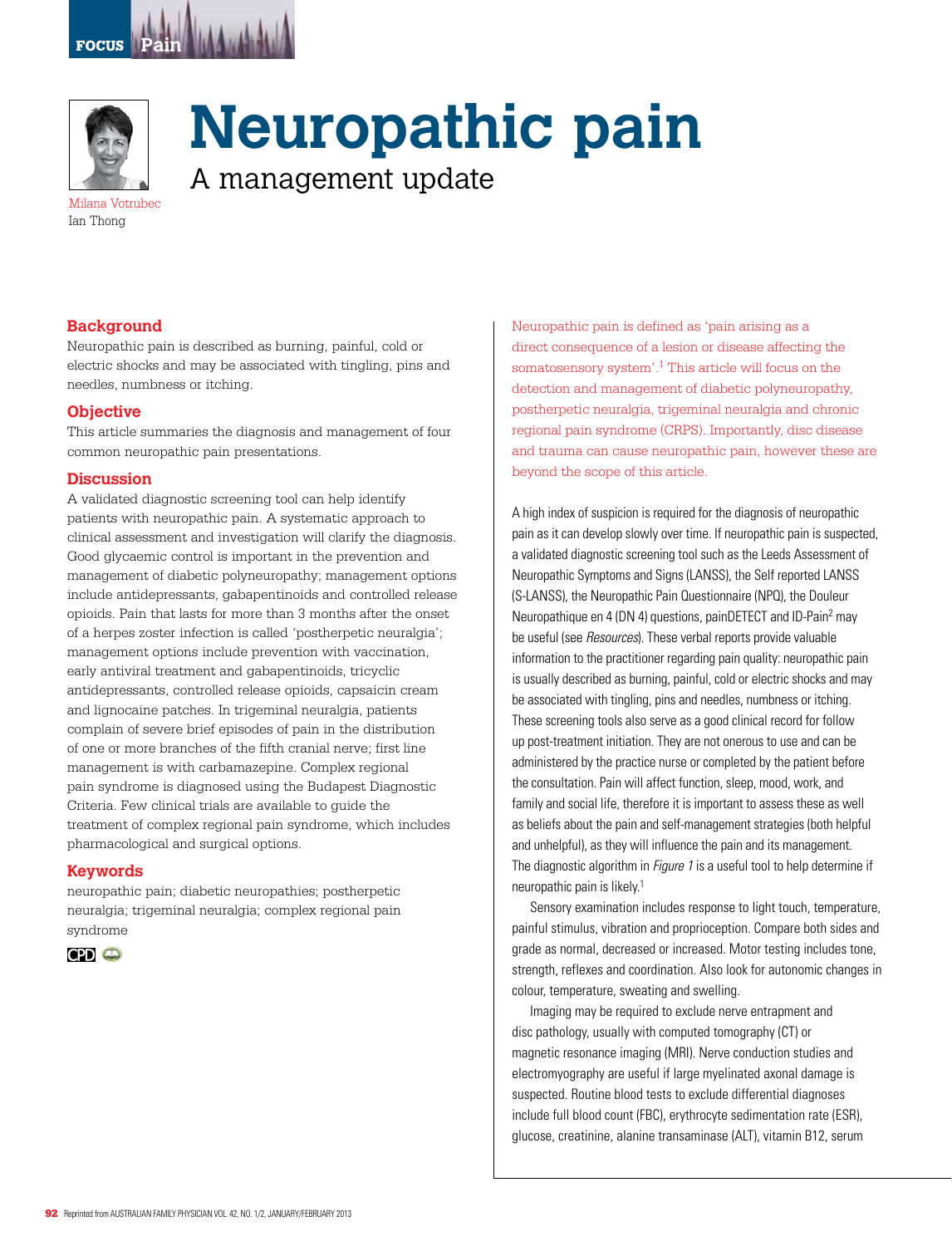



protein immunoelectrophoresis and thyroid function. Assessing glycaemic control with an HbA1c is useful in patients who are diabetic. A glucose tolerance test may be helpful if diabetic status is not known.

Current evidence-based recommended treatments for neuropathic pain conditions are outlined in Table 1; medications and suggested treatment doses are outlined in Table 2.

# **Diabetic polyneuropathy**

It is estimated that 3.6% of Australians have diabetes and about 10% of patients (10% males, 9.4% females) with newly diagnosed diabetes were reported to have diabetic polyneuropathy (DPN),<sup>3</sup> while another study reported between 16% and 49% of patients

with newly diagnosed diabetes.<sup>4</sup> It is not currently possible to predict which patients will develop DPN, although the current research tools, such as quantitative sensory testing and laser evoked potentials, may be of benefit in the future as they can detect minor nerve damage.

Diabetic polyneuropathy affects both the autonomic and peripheral nervous system. Peripheral nerve involvement generally presents as tingling or burning in the hands and feet, and patients may report paroxysmal 'electric shocks', an increased sensitivity to painful stimuli (hyperalgesia) or pain to non-painful stimuli (allodynia). Unawareness of injury, ulcers and infection in the affected limb may occur. The pain often interferes with daily activities and sleep. Clinical features include reduced sensation

| Table 1. Current evidence-based recommended treatments for neuropathic pain conditions <sup>2,5,16–19</sup>                                                                                                                         |                                                               |                                                                                        |                                 |                                                                              |  |
|-------------------------------------------------------------------------------------------------------------------------------------------------------------------------------------------------------------------------------------|---------------------------------------------------------------|----------------------------------------------------------------------------------------|---------------------------------|------------------------------------------------------------------------------|--|
| Drug therapy                                                                                                                                                                                                                        | <b>Diabetic</b><br>polyneuropathy                             | Postherpetic neuralgia                                                                 | Trigeminal neuralgia            | Chronic regional<br>pain syndrome <sup>#</sup>                               |  |
| First line                                                                                                                                                                                                                          | Duloxetine<br>Gabapentin<br>Pregabalin<br>TCAs<br>Venlafaxine | Tricyclic<br>antidepressants (TCAs)<br>Gabapentin<br>Pregabalin<br>5% lignocaine patch | Carbamazepine<br>Oxycarbazepine | Oral prednisone<br>Bisphosphonates<br>Gabapentin<br>Opioids<br><b>NSAIDs</b> |  |
| Second or third line                                                                                                                                                                                                                | Tramadol<br>Opioids*                                          | Opioids<br>Tramadol                                                                    | <b>Baclofen</b><br>Lamotrigine  | Topical capsaicin<br>IV lignocaine                                           |  |
| Others                                                                                                                                                                                                                              |                                                               |                                                                                        |                                 | Anti-TNF antibodies<br>Calcitonin                                            |  |
| * Third line therapy because of the risks associated with long-term use (tolerance, addiction, misuse)<br># CRPS does not fit the current IASP criteria for neuropathic pain. Current evidence suggests that the pathophysiology is |                                                               |                                                                                        |                                 |                                                                              |  |

multifactorial (neurogenic inflammation, central and peripheral neuroplasticity)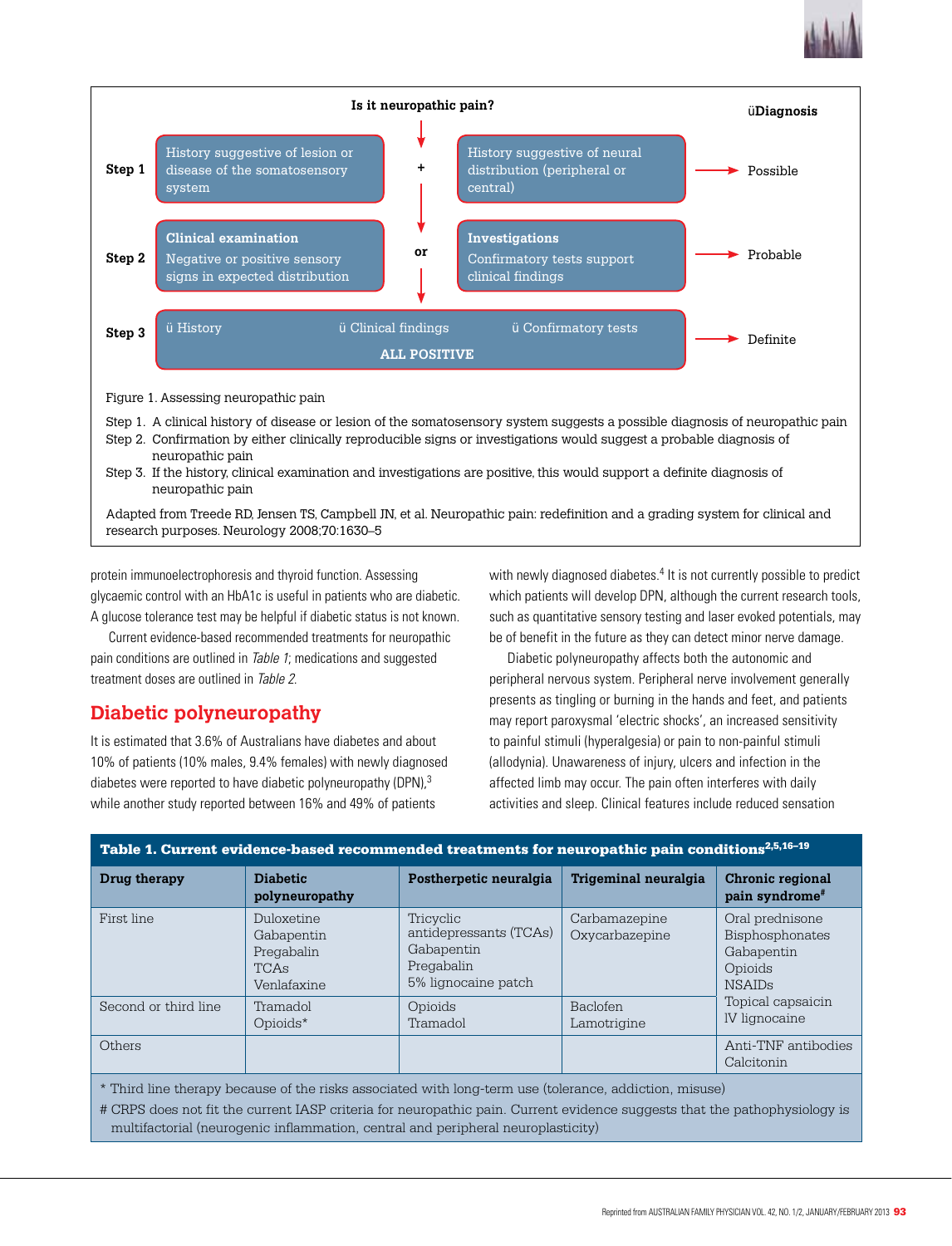

| Table 2. Medications and suggested doses for treating neuropathic pain $^{21}$                   |                                                                          |                                                                                                                                               |                                                                                                                                                              |  |  |
|--------------------------------------------------------------------------------------------------|--------------------------------------------------------------------------|-----------------------------------------------------------------------------------------------------------------------------------------------|--------------------------------------------------------------------------------------------------------------------------------------------------------------|--|--|
| Drug*                                                                                            | <b>Recommended dose</b>                                                  | <b>Side effects</b>                                                                                                                           | <b>Considerations</b>                                                                                                                                        |  |  |
| Gabapentin                                                                                       | 300-1200 mg three<br>times daily <sup>20</sup>                           | Sedation, dizziness, headache,<br>oedema, weight gain, ataxia, tremor,<br>nystagmus, anorexia, asthenia                                       | Pharmacokinetics variable, so<br>dose is individual-dependent<br>Reduce dose in renal impairment<br>Not available on the PBS                                 |  |  |
| Pregabalin                                                                                       | 50-300 mg twice daily                                                    |                                                                                                                                               | Pharmacokinetics linear and<br>more predictable<br>Announced will become available<br>on the PBS (details pending)                                           |  |  |
| Carbamazepine                                                                                    | 100-600 mg twice<br>daily                                                |                                                                                                                                               | Evidence only for trigeminal<br>neuralgia                                                                                                                    |  |  |
| Oxycarbazepine                                                                                   | 300-1200 mg twice<br>daily                                               |                                                                                                                                               | Plasma levels                                                                                                                                                |  |  |
| Tricyclic<br>antidepressants                                                                     | 10-75 mg at night                                                        | Cardiac arrhythmia, dry mouth,<br>sweating, dizziness, blurred vision,<br>sedation, constipation, urinary<br>retention, cognitive disturbance | Baseline electrocardiogram                                                                                                                                   |  |  |
| Duloxetine                                                                                       | 30-60 mg/day                                                             | Nausea, somnolence, dry                                                                                                                       | Precaution in severe hepatic                                                                                                                                 |  |  |
| Venlafaxine                                                                                      | 150-225 mg/day                                                           | mouth, constipation, diarrhoea,<br>hyperhidrosis, dizziness<br>May elevate blood sugar levels, liver<br>function tests, blood pressure        | dysfunction, unstable<br>hypertension<br>Titrate to effect and side effects                                                                                  |  |  |
| Opioids<br>• morphine<br>• oxycodone<br>• hydromorphone<br>$\bullet$ fentanyl<br>• buprenorphine | Start 5 mg/day and<br>titrate dose                                       | Constipation, sedation, nausea,<br>dizziness<br>Can affect the endocrinological and<br>immunological systems                                  | No evidence for long-term use<br>Regular assessment is useful<br>using the 5As approach of:<br>Analgesia, Activity, Adverse<br>effects, Aberrant use, Affect |  |  |
| Tramadol                                                                                         | 50-400 mg/day                                                            | Dizziness, dry mouth, nausea,<br>constipation, somnolence, cognitive<br>impairment                                                            | Lowers seizure threshold<br>Serotonin syndrome                                                                                                               |  |  |
| Topical capsaicin<br>cream                                                                       | 0.025-0.075% four<br>times daily                                         | Burning sensation                                                                                                                             |                                                                                                                                                              |  |  |
| 5% lignocaine<br>patch                                                                           | Apply to affected area<br>for 12 hours per day<br>(trigeminal neuralgia) | Local effects only (eg. mild rash)                                                                                                            | Low systemic absorption<br>Not available on the PBS                                                                                                          |  |  |

### Table 2. Medications and suggested doses for treating neuropathic pain $^\mathrm{21}$

\* A combination of therapies using different classes is sometimes beneficial and could be tried (eg. an opioid and TCA)

to light touch and vibration, with reduced ankle jerks and mild weakness. Typical pattern of sensory loss is in a 'glove and stocking' distribution which may extend proximally with disease progression. Injury, ulcers or infection may be seen on examination. Most commonly patients present with burning feet that disturbs their sleep. On examination there may be trophic changes or evidence of injury that has gone unnoticed due to the loss of sensation.

Rare episodes of painful DPN have been reported with acute ketoacidosis and even in patients with tight glycaemic control. In these cases, the pain is nocturnal and is described as 'burning' and is exacerbated by light touch (eg. bedding or clothing). Examination reveals hyperalgesia, but little in the way of sensory or motor loss.

Differential diagnoses are extensive, including neurotoxicity (eg. from medications or heavy metals), nutritional deficiencies, alcohol related neuropathy, thyroid or electrolyte disorders, nerve entrapment, or inflammatory or congenital causes.

### **Management of diabetic polyneuropathy**

Primary prevention with early diagnosis, exclusion of underlying causes and good glycaemic control, coupled with appropriate lifestyle changes, will delay progression and the development of complications. The current evidence for DPN supports the use of tricyclic antidepressants (TCAs), serotonin-norepinephrine reuptake inhibitors (SNRIs) (venlafaxine and duloxetine), gabapentin, pregabalin, tramadol, morphine and oxycodone.<sup>5</sup> Appropriate footwear and podiatry care is also important.

# **Postherpetic neuralgia**

Postherpetic neuralgia (PHN) is pain that lasts for more than 3 months after the onset of a herpes zoster infection. The pain intensity may be mild, moderate or severe; duration is highly variable with some case studies reporting pain several years after the initial infection.<sup>6</sup> While the incidence of PHN is not known, it is uncommon in those aged less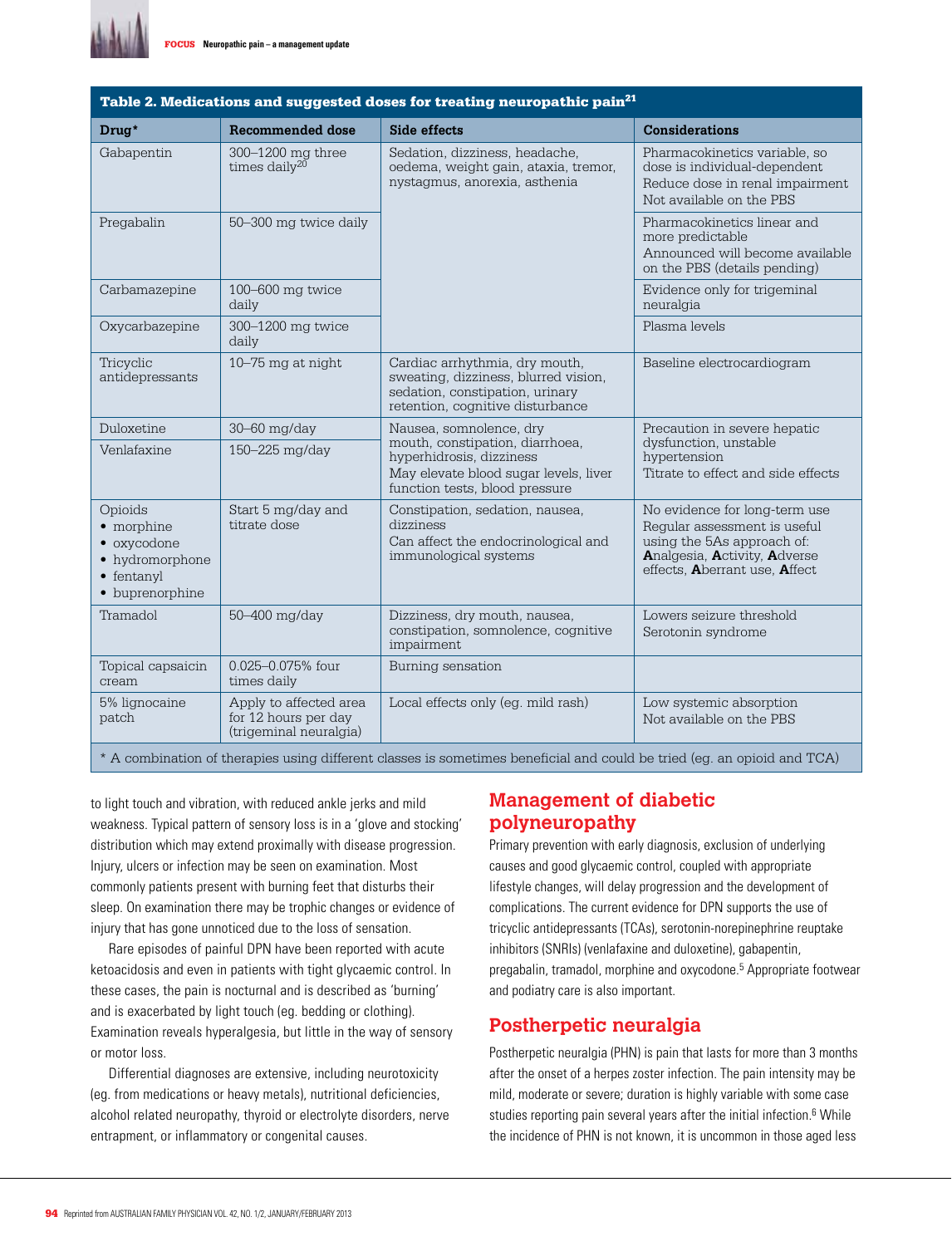

than 50 years. Some patients have recurrent episodes of herpes zoster without developing PHN.

Postherpetic neuralgia is a clinical diagnosis. The patient describes a sharp or burning pain or ache in a dermatomal distribution. The affected skin may be sensitive to light touch (eg. bedding or clothing) while some patients experience frequent excruciating paroxysmal bouts of shooting pain. Differential diagnoses to consider if the face is involved are cluster headaches, a peripheral nerve lesion, neurodermatitis or infection. Examination may reveal evidence of past vesicular rash in a dermatomal distribution and hyperalgesia or allodynia.

# **Management of postherpetic neuralgia**

Management is divided into prevention and management of the acute herpes zoster infection and the more challenging task of treating the symptoms of PHN. Paediatric vaccination reduces varicella infection through IgG antibody formation. Adult vaccination (Zostavax®: ~\$200, not listed on the Pharmaceutical Benefits Scheme) stimulates T-cell mediated immunity and may reduce the incidence of both herpes zoster and PHN.<sup>7</sup> Early antiviral therapy is shown to reduce the severity and duration of an acute herpes zoster infection. Corticosteroids and oxycodone reduce the pain experienced during the acute infective period. Pregabalin, gabapentin, TCAs (amitriptyline and nortriptyline), controlled release opioids, capsaicin cream (Zostrix®) and 5% lignocaine patches (Versatis®) may also help reduce the pain of PHN.

### **Trigeminal neuralgia**

Trigeminal neuralgia (Tic douloureux) (TGN) is characterised by sudden severe brief episodes of recurrent stabbing pain in the distribution of one or more branches of the fifth (V-trigeminal) cranial nerve.<sup>9</sup> It is relatively rare and the majority of cases present unilaterally. Epidemiologically, it is twice as likely to affect women and is more common in the 50+ years age group.<sup>10</sup> Trigeminal neuralgia can affect one, two or all three branches, but most cases present in the maxillary or mandibular branches with only 2% of cases affecting the ophthalmic branch.10

Symptoms of TGN include jaw pain that may be aggravated by chewing, swallowing, talking, touch,or by consuming hot or cold food and drink. The pain can be triggered by shaving or wind blowing across the face. The severe paroxysms of pain are often described as 'shooting', 'sharp' or 'electric'. A pathognomonic feature is the presence of trigger zones in the distribution of the affected nerve. An attack has rapid onset and lasts between 10 seconds and a couple of minutes, followed by a refractory period. Weight loss, insomnia due to pain and reduced functioning may occur. Examination may reveal allodynia or hyperalgesia in the distribution of the affected nerve.

The generally accepted common cause is compression of the Gasserian ganglion (sensory ganglion of the trigeminal nerve) or its branches by a blood vessel. Differential diagnoses include multiple sclerosis, tumour, trauma or injury, trigeminal autonomic cephalagias, temporal arteritis, migraine or atypical facial pain. Thin-cut MRI is used diagnostically to exclude the need for surgical intervention.

The mainstay of pharmacological management is carbamazepine with a starting dose of 200–400 mg/day. Pain relief is seen in one of every two cases (number need to treat [NNT] 1.7–1.8).11 Oxycarbazepine can also be used. Baclofen has been reported as efficacious, however a Cochrane review concluded insufficient evidence to support it as a unimodal treatment for TGN. 12 Gabapentin, pregabalin, topiramate and older anticonvulsants have also been used in refractory cases.

Surgical treatments are either decompressive or ablative. Microvascular decompression has the highest success rate with 76% probability of pain relief at 5 years with minimal complications. Other procedures to consider are radiofrequency or glycerol ablation (rhizotomy), balloon microcompression and gamma knife surgery, which has a 45% probability of pain relief at 5 years.<sup>13</sup>

### **Complex regional pain syndrome**

Complex regional pain syndrome (CRPS) is rarely seen in general practice. Diagnosis is based on a cluster of clinical criteria affecting the somatosensory and autonomic nervous systems. However, CRPS remains a classification enigma: both neuropathic and other nonneuropathic pathophysiological processes have been suggested. Early recognition in primary care, implementation of treatment and referral to a pain service will help minimise function loss, chronicity and disability.

A patient with CRPS typically presents with severe pain on movement, with skin colour and temperature changes, and sweating and swelling that occurs in a regional distribution. Reduced movement, weakness and tremor may also occur. Clinical signs include vasomotor and sudomotor (relating to sweat glands) changes, motor signs, pain, allodynia, hyperalgesia and reduced range of movement and strength. Later clinical signs include trophic changes (nails, skin, hair) and osteoporosis. In CRPS-I, recognised precipitating events include fractures, sprains or post-surgery. CRPS-II may develop after major peripheral nerve injury.

There is no specific test for CRPS. Plain X-rays (cortical thinning and bone loss), bone scans (abnormal third phase increased peri-articular uptake), temperature differences, quantitative sensory testing and MRIs are used both clinically and in research. However, only 'objective measurement of temperature differences' has a high sensitivity and specificity.<sup>14</sup>

Criteria for clinical diagnosis is continuing pain disproportionate to an inciting event, coupled with three of four symptoms plus at least one sign from the following: sensory, vasomotor, sudomotor, motor/ trophic, and with no other diagnosis that better explains the patient's symptoms and signs (Table 3).<sup>15</sup>

Differential diagnoses to consider are unilateral vascular disease, post-traumatic neuralgia, metabolic, autoimmune or neoplastic disorders, neuropathies or psychiatric somatoform disorders.

With only a few evidence-based clinical trials for treating CRPS, treatments are extrapolated from studies of other neuropathic conditions. An older, randomised double-blinded, placebo-controlled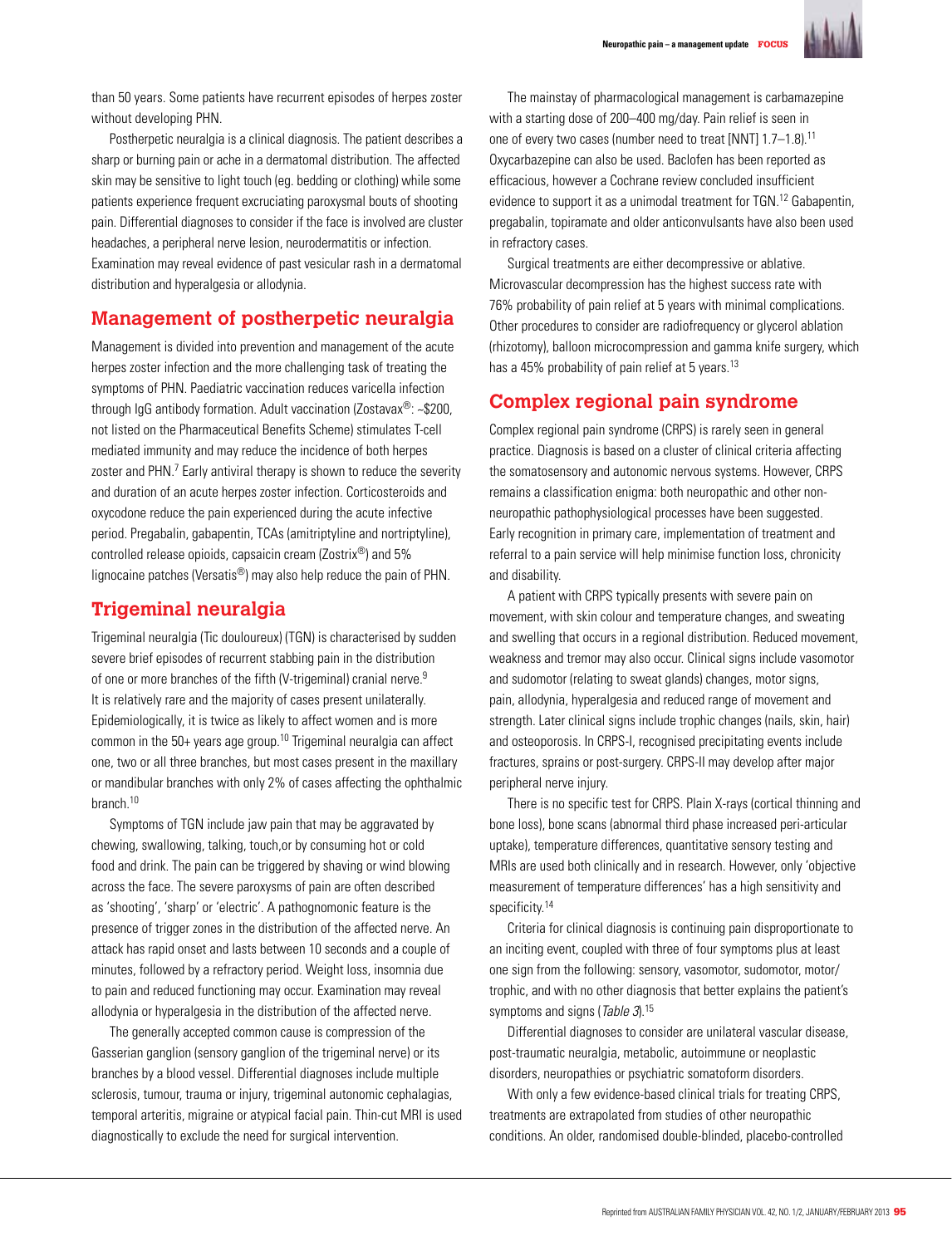

trial showed limited improvement with gabapentin.16 Less rigorous trials and case studies have shown some benefit using nonsteroidal anti-inflammatory drugs (NSAIDs), opioids, baclofen, calcitonin, corticosteroids, bisphosphonates, dimethyl sulfoxide, IV immunoglobulin therapy and TCAs, while intravenous lignocaine temporarily reduces spontaneous evoked pain.<sup>17</sup> Some benefit has been reported using anti-TNF antibodies (infliximab).15 Treatment options for complex CRPS are outlined in Table 4.

There is little evidence for invasive procedures, particularly in the early treatment of CRPS. Sympathectomy does not provide lasting analgesia and may worsen the pain. Spinal cord stimulation produces short-term improvement in refractory cases and could be considered in combination with behavioural and physical therapies. Current

### Table 3. The Budapest Diagnostic Criteria for diagnosis of complex regional pain syndrome

| <b>Examination</b> | <b>Features</b>                                                                 | <b>Symptoms</b>        | Signs                |
|--------------------|---------------------------------------------------------------------------------|------------------------|----------------------|
| Vasomotor          | Skin colour/<br>temperature<br>asymmetry                                        |                        |                      |
| Sudomotor          | Swelling/<br>sweating<br>(hypo- or<br>hyper-hidrosis)                           |                        |                      |
| Motor/<br>trophic  | Reduced<br>movement/<br>weakness/<br>tremor/trophic<br>changes                  |                        |                      |
| Pain               | Spontaneous<br>pain:<br>mechanical,<br>thermal,<br>deep somatic<br>hyperalgesia |                        |                      |
| Score              |                                                                                 | Three or<br>more $(+)$ | One or<br>more $(+)$ |

Score (+) if symptom or sign is present, (–) if absent. Three positive symptoms and one positive sign is required for a considered diagnosis of CRPS Adapted from Harden RN, Bruehl S, Stanton-Hicks M, Wilson PR. Proposed new diagnostic criteria for complex regional pain syndrome. Pain Med 2007;8:326–31

#### Table 4. Treatment options for complex regional pain syndrome<sup>17</sup>

| Some evidence              | No evidence<br>(worth considering) |
|----------------------------|------------------------------------|
| <b>Bisphosphonates</b>     | <b>NSAIDs</b>                      |
| Gabapentin                 | Opioids                            |
| Corticosteroids            | TCAs                               |
| Topical 50% dimethyl       | <b>SNRIs</b>                       |
| sulfoxide                  | Sodium channel blockers            |
| Anti-TNF antibodies        |                                    |
| (infliximab) <sup>15</sup> |                                    |
| IV immunoglobulin therapy  |                                    |

treatment of CRPS is directed toward restoration of function using pharmacological, psychological and physical therapies. In practice, first line pharmaceutical agents to consider are opioids, antidepressants, gabapentinoids, carbamazepine and corticosteroids.

Diagnosis of CRPS is important, as early intervention reduces the severity of and functional disability associated with this condition. In CRPS-I, fractures are associated with a better prognosis than other causes. Unfortunately, it has been suggested that a majority of 60% of patients with CRPS-II have a prolonged course, even with intensive therapy.

# **Key points**

- Neuropathic pain is usually described as burning, painful, cold or electric shocks and may be associated with tingling, pins and needles, numbness or itching.
- Screening tools are valuable in diagnosing neuropathic pain and also serve as a good clinical record for follow up.
- Imaging may be required to exclude nerve entrapment and disc pathology, usually with CT or MRI scanning.
- Diabetic polyneuropathy affects both the autonomic and peripheral nervous system. Management includes exclusion of underlying causes, good glycaemic control, appropriate lifestyle changes, and the use of gabapentinoids, TCAs, SNRIs and opiates.
- Postherpetic neuralgia is pain that lasts for more than 3 months after the onset of a herpes zoster infection. Management includes prevention with varicella vaccination and early antiviral therapy and treatment with gabapentinoids, TCAs, controlled release opioids, capsaicin cream and lignocaine patches.
- Trigeminal neuralgia is characterised by sudden severe brief episodes of recurrent stabbing pain in the distribution of one or more branches of the fifth (V-trigeminal) cranial nerve. Carbamazepine is first line treatment.
- Diagnosis of complex regional pain syndrome is based on the Budapest Diagnostic Criteria.

#### **Resources**

- Douleur Neuropathique en 4 questions: http://dn4.ca/local/files/pdf/ en/questionnaire.pdf
- S-LANSS: www.specialistpainphysio.com/wp-content/ uploads/2010/07/S-LANNS.pdf.

#### **Authors**

Milana Votrubec MBBS, MA, MM, ME, FRACGP, FFPMANZCA, is a general practitioner and pain medicine consultant, Sydney, New South Wales. milana@ozemail.com.au

Ian Thong MBBS, FRACGP, BSc(Hons), PhD, is Pain Fellow, Royal North Shore Pain Medicine, Sydney, New South Wales.

Competing interests: Milana Votrubec has received payments from Mundipharma and Janssen-Cilag for chairing pain medicine meetings and from Mundipharma, Pfizer and Janssen-Cilag for workshop development. Ian Thong has received payments from Mundipharma for GP talks.

Provenance and peer review: Commissioned; externally peer reviewed.